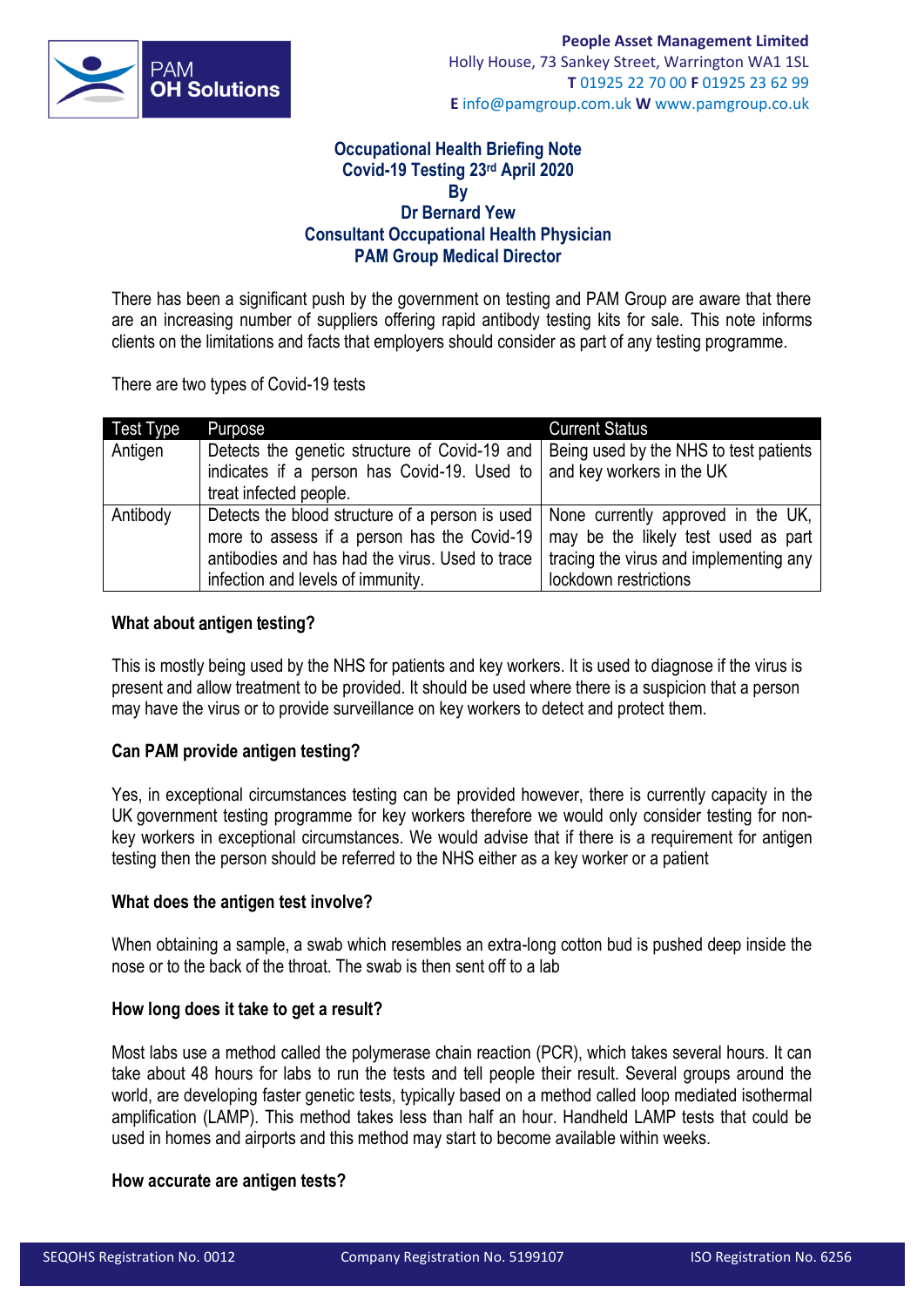

Genetic testing to identify the presence of the virus should be accurate and reliable if done properly. However, data from China has shown that false negatives and false [positives](https://pubmed.ncbi.nlm.nih.gov/32133832/) can occur. This may be because the swabbing wasn't done correctly, or because overworked lab technicians were making mistakes

# **What about** a**ntibody** t**esting?**

The World Health Organisation has advised that widespread testing will be a key factor in reducing lockdown restrictions and allowing societies to get back to normal living. It is likely that if an Antibody test is approved it would be an appropriate test to assess if a person was a risk and could be released from restrictions e.g. be safe at work.

# **What is the delay in approving antibody testing?**

Medical Science! There is a lot that we do not know about Covid-19, the UK government has not approved an antibody test yet because the tests have limitations and the range of results from testing is not straight forward. There are two types of antibody tests are being worked on;

- 1. A rapid test device that can produce results there and then in around 15 minutes
- 2. A laboratory analysed blood test this can take 3 working days for results to be provided.

Whilst the rapid test is the most desirable for speed, none are approved and their results are unreliable; at this time the laboratory blood test is more accurate.

## **What are the limitations of antibody tests?**

Antibody testing cannot detect infections in the first two weeks or so, [when people are most contagious.](https://www.newscientist.com/article/2238473-you-could-be-spreading-the-coronavirus-without-realising-youve-got-it/) However, our bodies normally keep making antibodies even after we have recovered from an infection, so testing the blood of individuals for antibodies against this coronavirus should reveal how many of us have been infected so far. This will help in the calculation of [the infection fatality rate.](https://www.newscientist.com/article/mg24532733-700-why-is-it-so-hard-to-calculate-how-many-people-will-die-from-covid-19/)

Due to the rapid outbreak of Covid-19, the level of trialling this test is nowhere near what we would expect and therefore the quality of the test is very much in question. The Spanish government sent 640,000 rapid device tests back to a Chinese manufacturer as the test were only 30% accurate.

Every person is different. Therefore the test may produce wrong results and lead to a false sense of security, resulting in faster spread of the outbreak.

## **Can antibody testing assist in providing an indication if a person is fit for work?**

Yes, this is possible. It could take one or more tests at intervals and there may be some occasions where genetic testing for the virus would help as well. It is unlikely that antibody testing will lead to an earlier return to work, compared to current UK government guidelines on when a person can go back to work, if suspected of having COVID-19.

## **Can antibody tests distinguish between people who have recovered and those who are still infected?**

Yes. Individuals should start producing antibodies against COVID-19 [around 10 days](https://covid-19.alibabacloud.com/) after showing symptoms (perhaps 15 days after infection). After another two days, their bodies should start making a